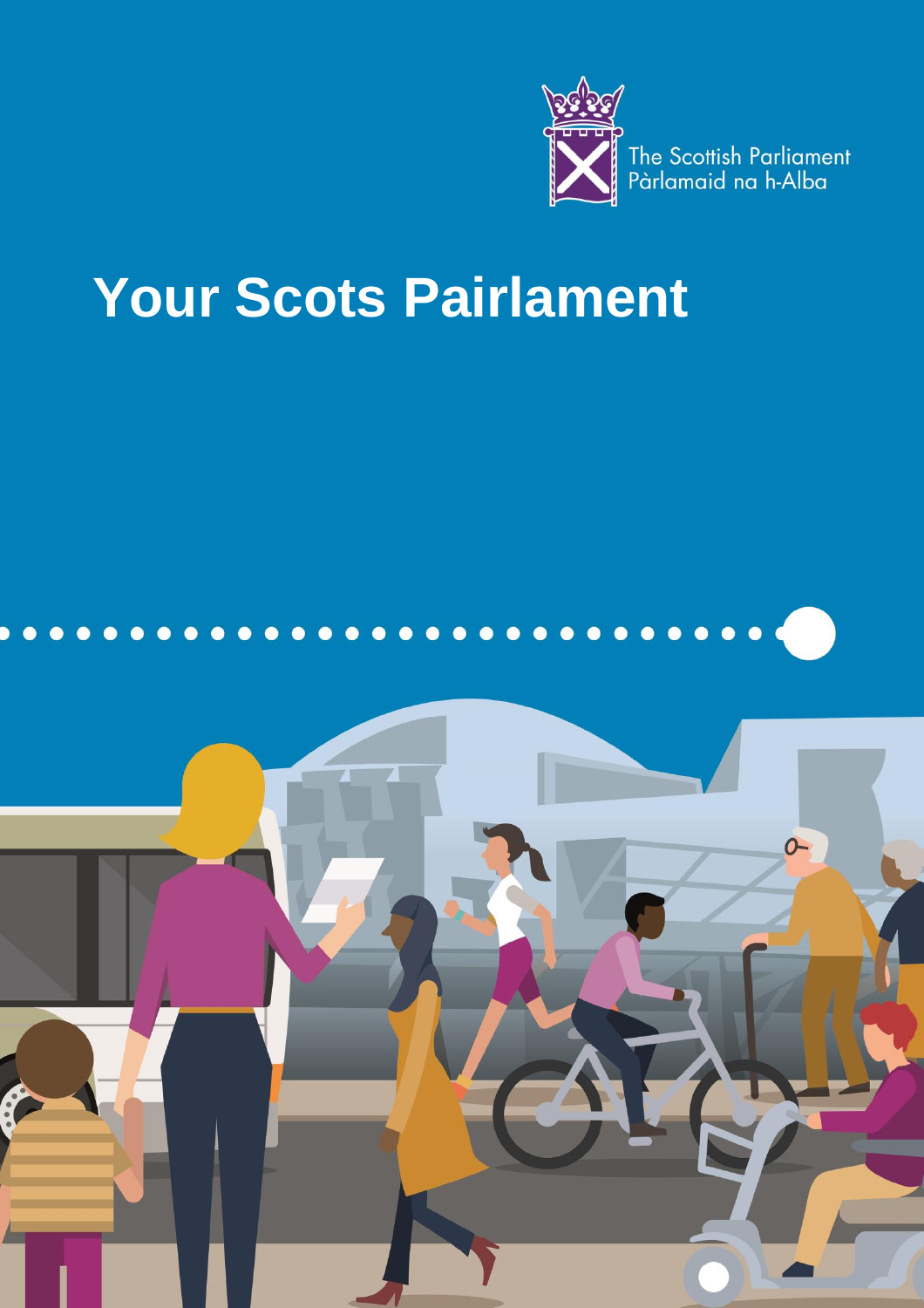# **Whit is the Scots Pairlament?**

The Scots Pairlament wis estaiblisht in 1999 for tae debate maiters an mak laws for Scotland. It is made up o 129 electit bodies that's kent as Memmers o the Scots Pairlament or MSPs.



## **Whit's in the can o the Scots Pairlament?**

The Scots Pairlament haes the can tae mak laws on a wheen o subjects that's kent as **hame-rule** maiters. Some maiters bides the burden o the UK Pairlament alane. Thir anes is kent as **kepit** maiters.

### **Hame-rule maiters comprehends:**

- Ferming, widlands an fisheries
- Education an skeels
- The natural surroonds
- Health an social services
- Hoosing
- The guiding o land uiss
- Law an order
- Toun an cooncil government
- Sport an the airts
- Some taxes
- Muckle anent traivel

### **Kepit maiters comprehends:**

- The Burou an benefits
- **Braidcasting**
- **•** Constitution
- Fendin the kintra
- The job mercat
- Equal ingait for aw
- Fremmit policy
- Owerance o borders
- Tred an industry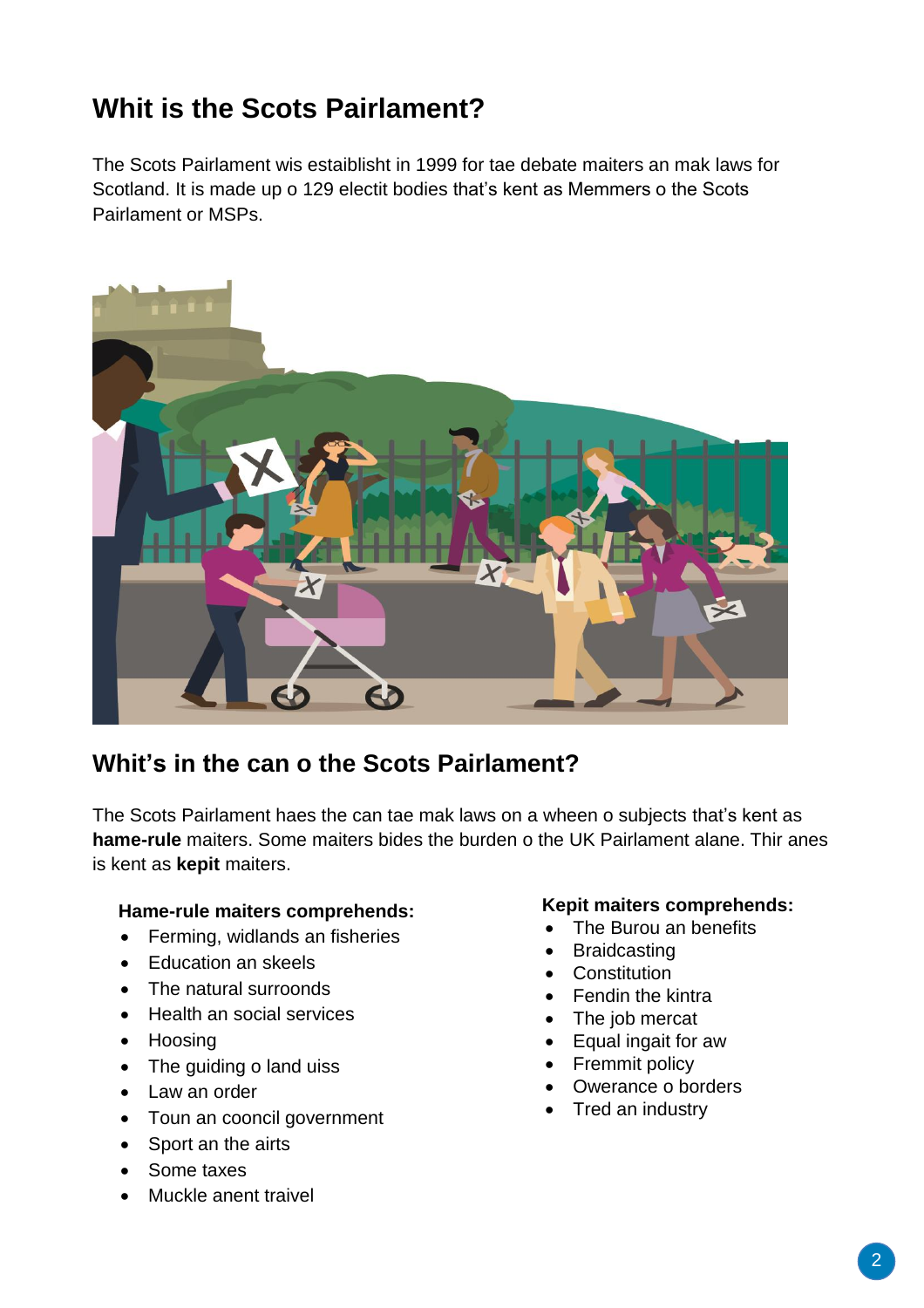Mair pouers, in maiters sic as taxes, the Burou, an elections tae the Scots Pairlament, is tae be gien ower tae the Scots Pairlament bi gait o the Scotland Act 2016.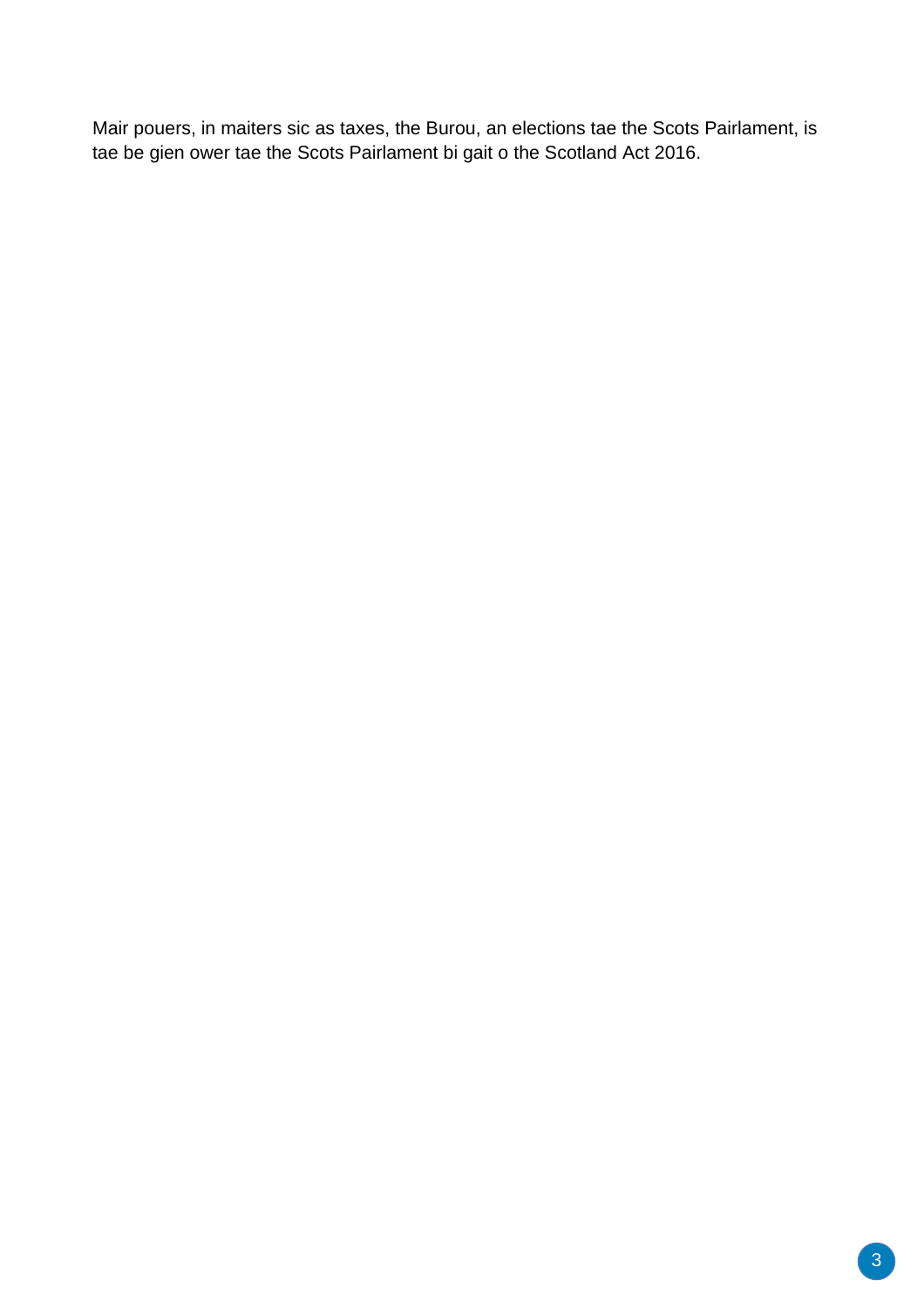# **Hoo daes the Pairlament mak laws?**

The Scots Pairlament maks laws wi pittin throu bills. Bills can be inbrocht wi the Scots Government, MSPs that isna memmers o the Scots Government, comatees, an organisations or bodies that isna MSPs. For ordnar bills follaes a three-pairt process.

## **The pairts til a bill**

## **Pairt 1**

Comatees belangin the Pairlament conseeders the general heids (the ettles) o the bill an for ordnar speirs at memmers o the public for thair inpit forby.

Syne the Pairlament hauds a debate in the Chaumer an wins at a deceesion anent the general heids o the bill.

## **Pairt 2**

A comatee belangin the Pairlament taks tent o ony chenges (amendments) til a bill that's proponed, an decides whither thir shuid be acceptit.

## **Pairt 3**

The Pairlament can conseeder forder amendments tae the bill. Syne the Pairlament decides whither tae pass or doun-ding the bill.

### **Whit happens efter?**

Efter a bill haes been passt, for ordnar the'r up tae fower weeks whan hit can be challenged, gin it's thocht that it's ootwi the law-makkin pouers o the Scots Pairlament. Gin it isna challenged, the bill will be brocht forrit for the monarch's Touch.

Aince a bill haes received the Touch, it becomes an Act o the Scots Pairlament. Houanever, it micht be a whilie afore it aw comes intae law.

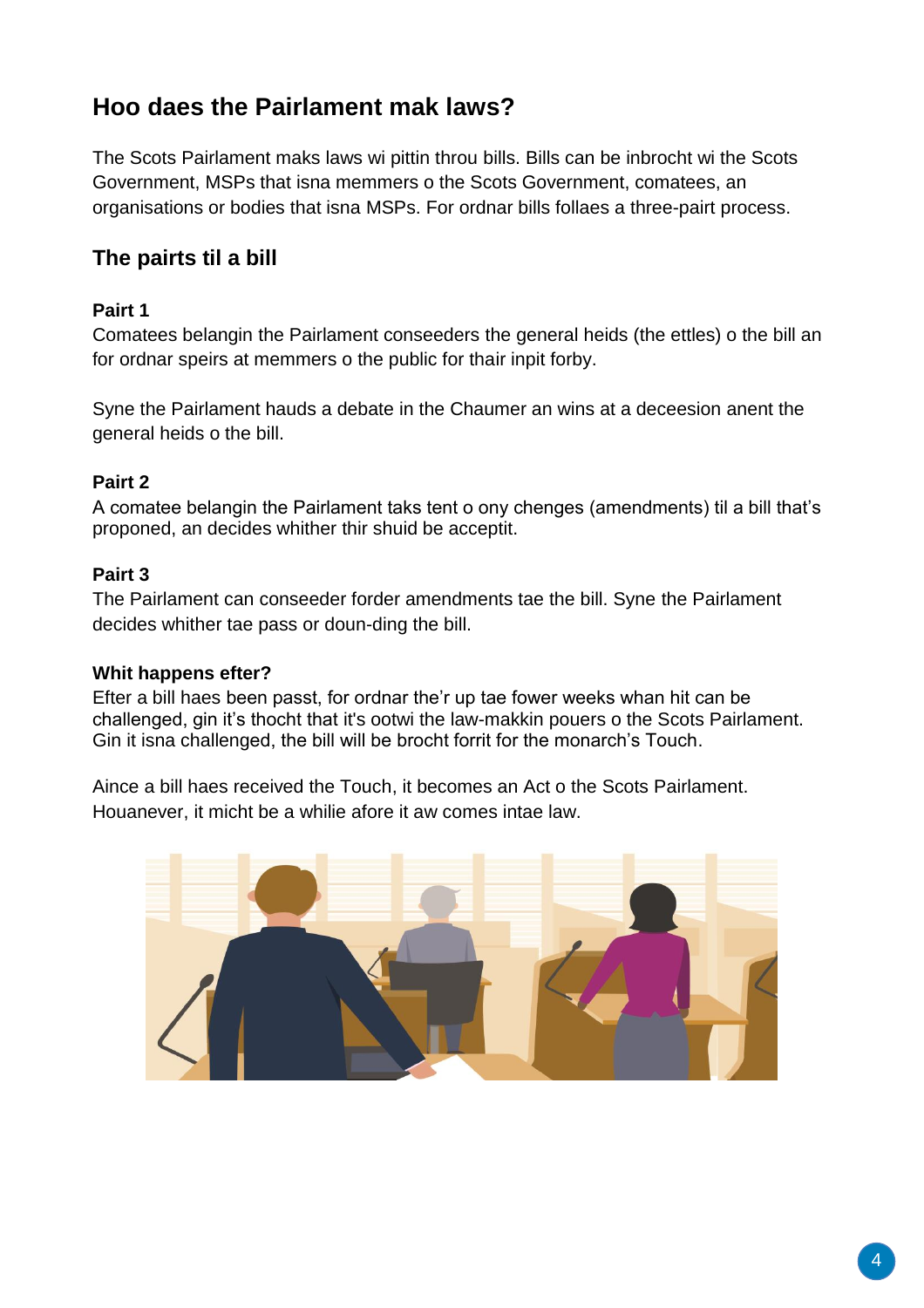## **Did ye ken?**

The Scots Pairlament an the Scots Government is sindry organisations. The Scots Pairlament maks laws on hame-rule maiters an gars the Scots Government gie accoont o itsel. The Scots Government cairries oot the laws an wirks tae fesh-on policy anent hame-rule maiters.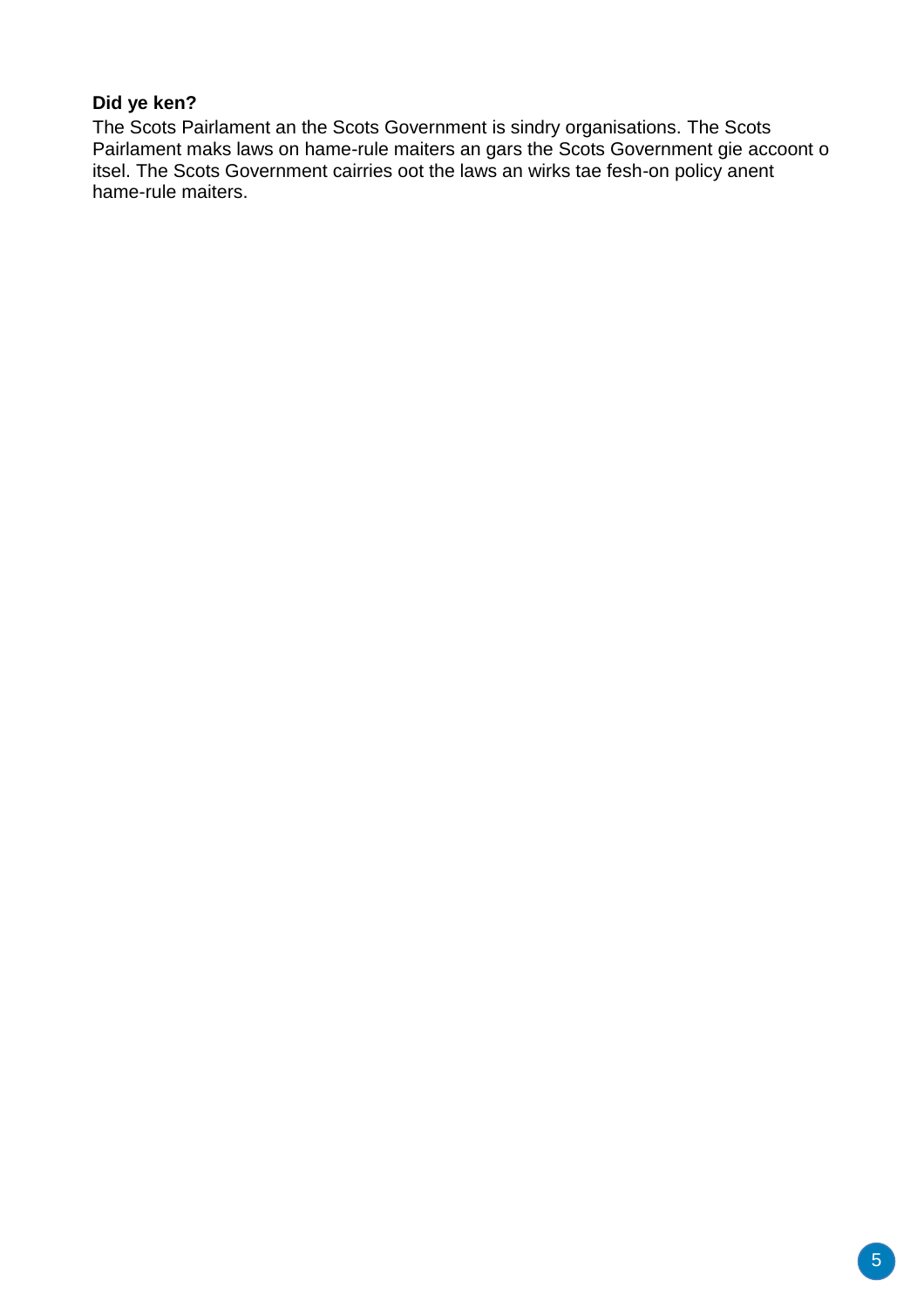# **MSPs**

## **Hoo is MSPs electit?**

At a Scots Pairlament election, ilka voter haes twa votes – ane for thair constituency an ane for thair region. Awthegither the'r 73 constituency MSPs an 56 regional MSPs. MSPs is electit usin whit's cryed the Adeetional Memmer System, an this is a kind o proportional representation.

For ordnar, ilka body in Scotland is representit wi ae constituency MSP an seeven regional MSPs. Thay aw hae the same stauning as ane anither an ye can speir at ony o the echt that represents ye.

## **The affcome o the Scots Pairlament election o 2016 gauin bi pairty**



## **Whit daes MSPs dae?**

MSPs wirks in the pairts o the kintra that thay represent. Thay attend debates an gaitherings o comatees in the Scots Pairlament forby. In representin ye, MSPs can:

- ludge a motion sae that ithers will tak tent o a maiter
- speak in a debate
- pit forrit a bill tae chenge the law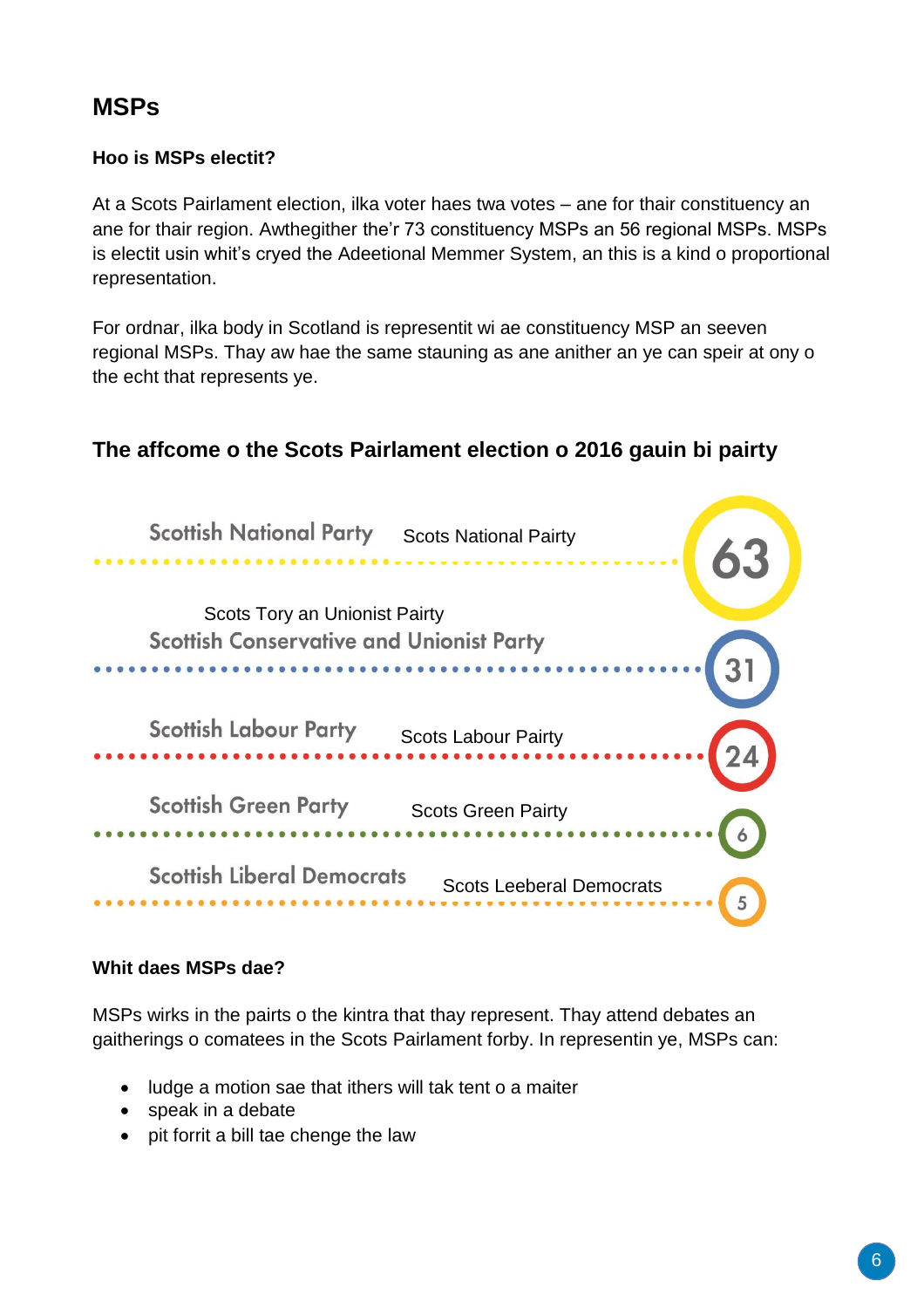- speir at Scots Government Meenisters
- refer maiters til, or speir at, anither body or organisation

## **Wha represents me?**

To find oot whit bodies represents ye, ye can use the postcode search on oor wab pages or speir at Public Information.

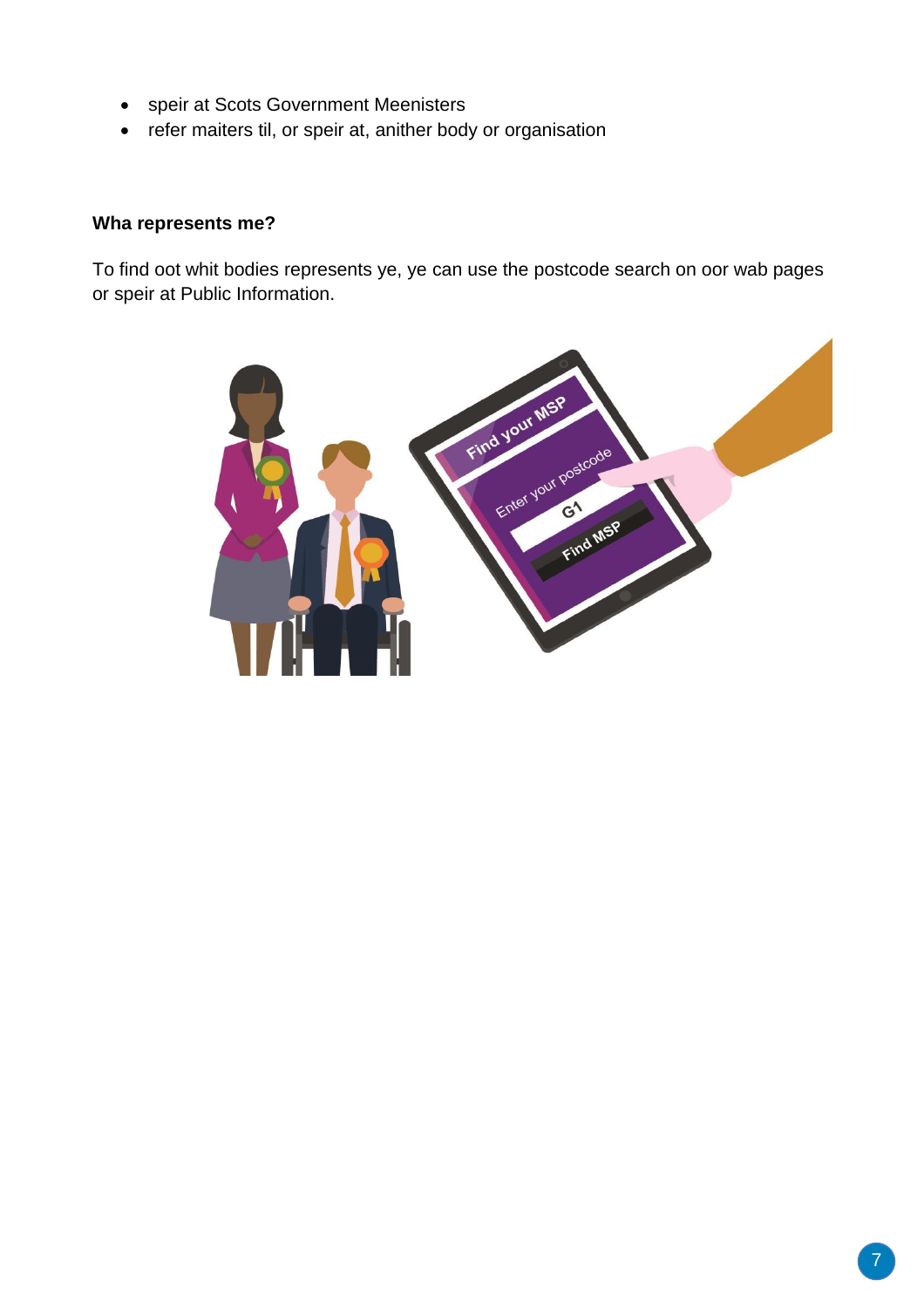# **Whit gaes on in the Debating Chaumer?**

Aw MSPs can tak pairt in gaitherings in the Debating Chaumer, whaur thay sit for ordnar in thair pairty groups.



Forby discussions on proposeetions for new laws, the haunling in the Chaumer can comprehend the follaein:

- **Debates**  Thir's discussions atween MSPs, that's grundit for ordnar on a motion.
- **The Speiring o the First Meenister** This is whan MSPs pits the First Meenister throu a speiring.
- **Speiring Times**  This is whan MSPs pits Cabinet Secretars an Meenisters throu a speiring.
- **Statements bi Meenisters**

Thir times is used bi Cabinet Secretars an Meenisters tae mak the Pairlament tentie o clamant maiters, or tae mak annooncements anent policy.

## **Deceesion Time**

This is whan MSPs decides aboot maiters moved thon day, affen throu haudin a vote.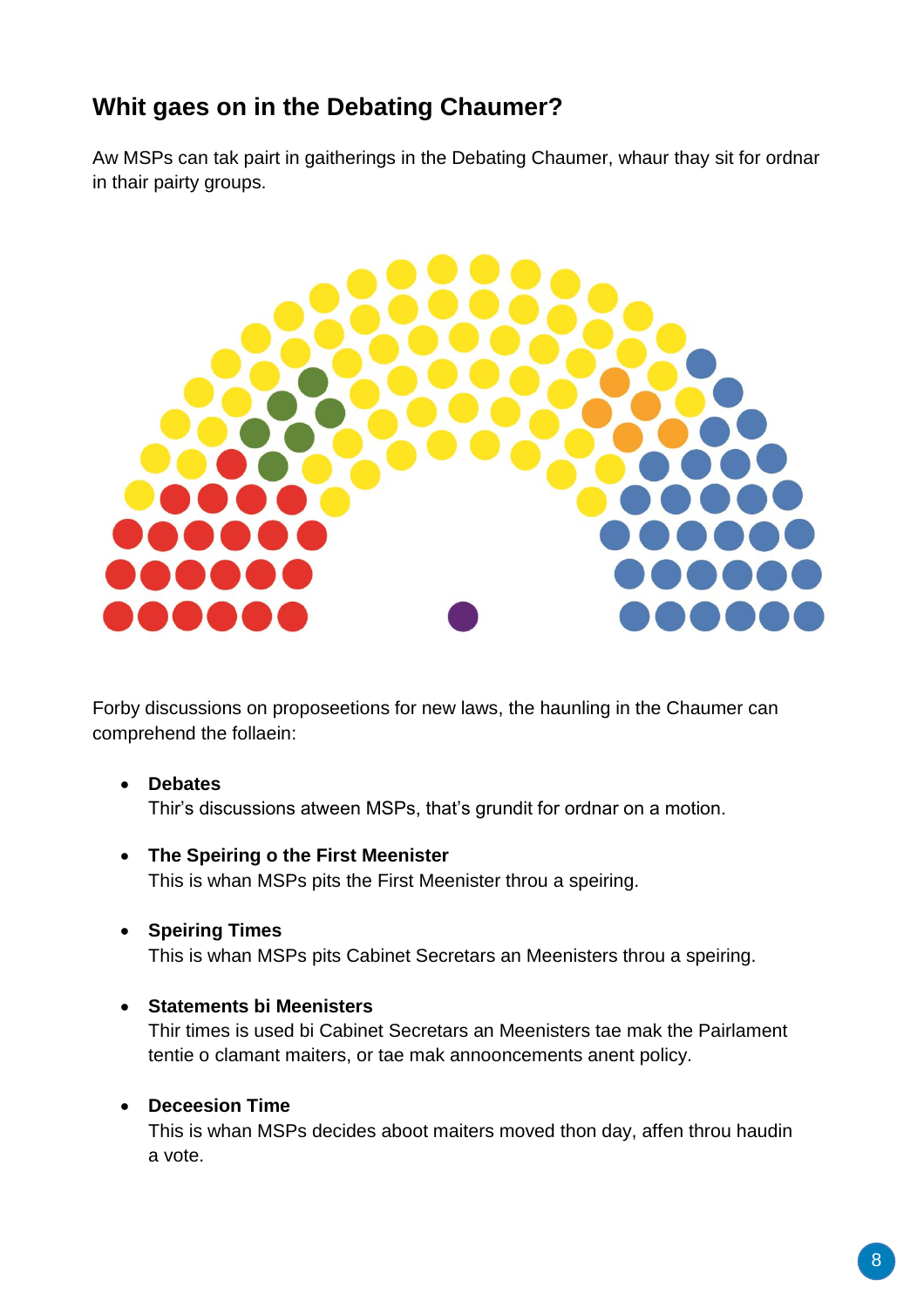

## **Whit is the pairt that the Preses haes in the Chaumer?**

The Preses, assistit wi twa Preses Deputes, convenes gaitherings in the Debating Chaumer. The Preses (or a Preses Depute) sits at a desk at the front of the Chaumer, forenent the ither MSPs.

Whan convenin gaitherings, the Preses an Deputes maun act athoot takkin ony side.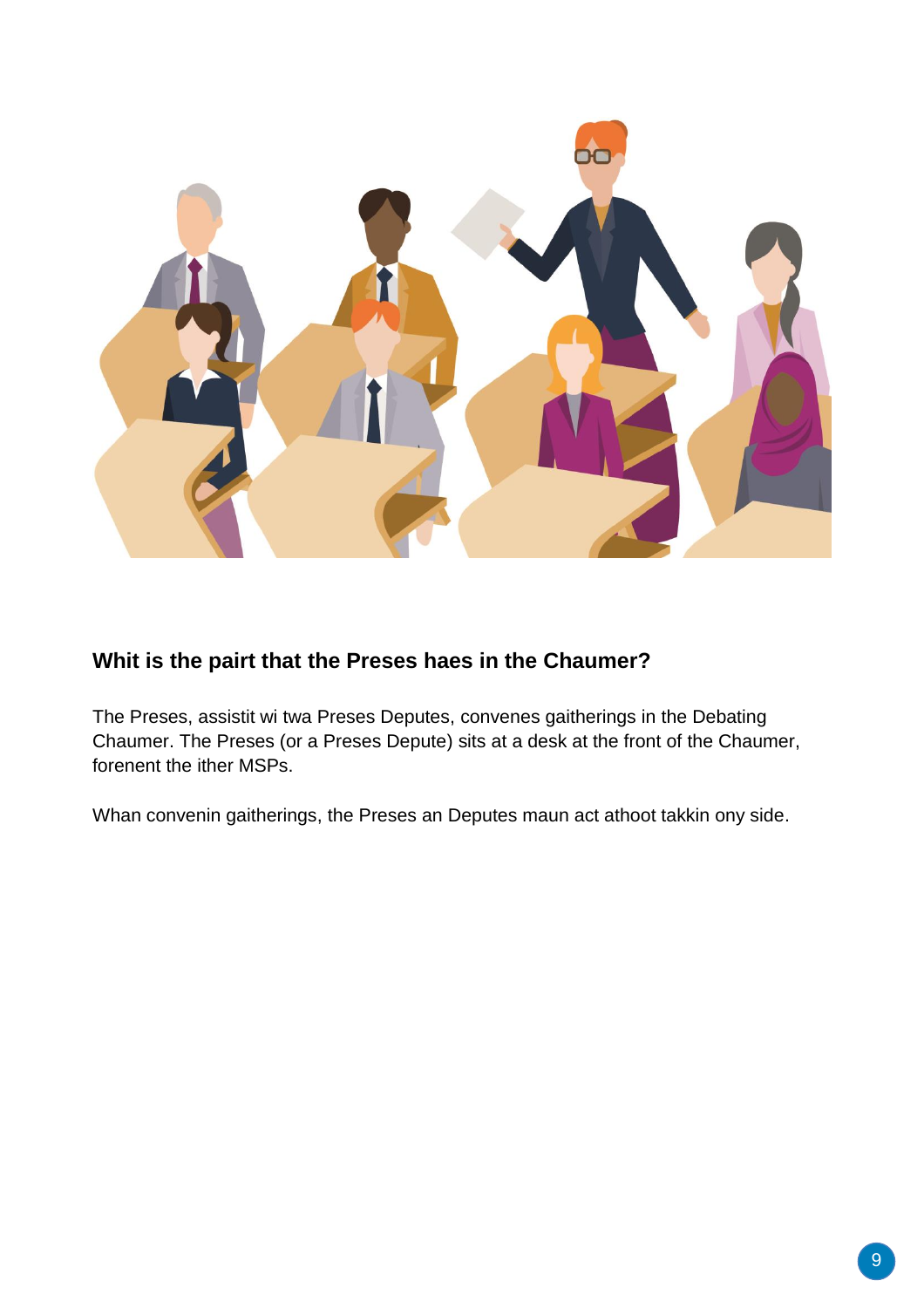# **Whit daes comatees dae?**

Comatees is sma groups o MSPs that looks at parteeclar subjects sic as health, the economy or the law. Thay are at the hert o the wark o the Scots Pairlament acause, unlike the UK Pairlament, the Scots Pairlament is a pairlament wi ae chaumer jist.

## **The wark o comatees comprehends:**

## **Law-makkin**

Comatees can conseeder an amend proposeetions for new laws. Forby, thay can propone new laws thair ainsels.

## **Comatee speirs**

Comatees can speir intae ony area that's pairt o thair remit an set furth thair recommendations.

## **Peteetions**

Comatees can conseeder an mak report on peteetions that's been gien in bi memmers o the public an groups that wants ithers tae tak tent o a maiter.

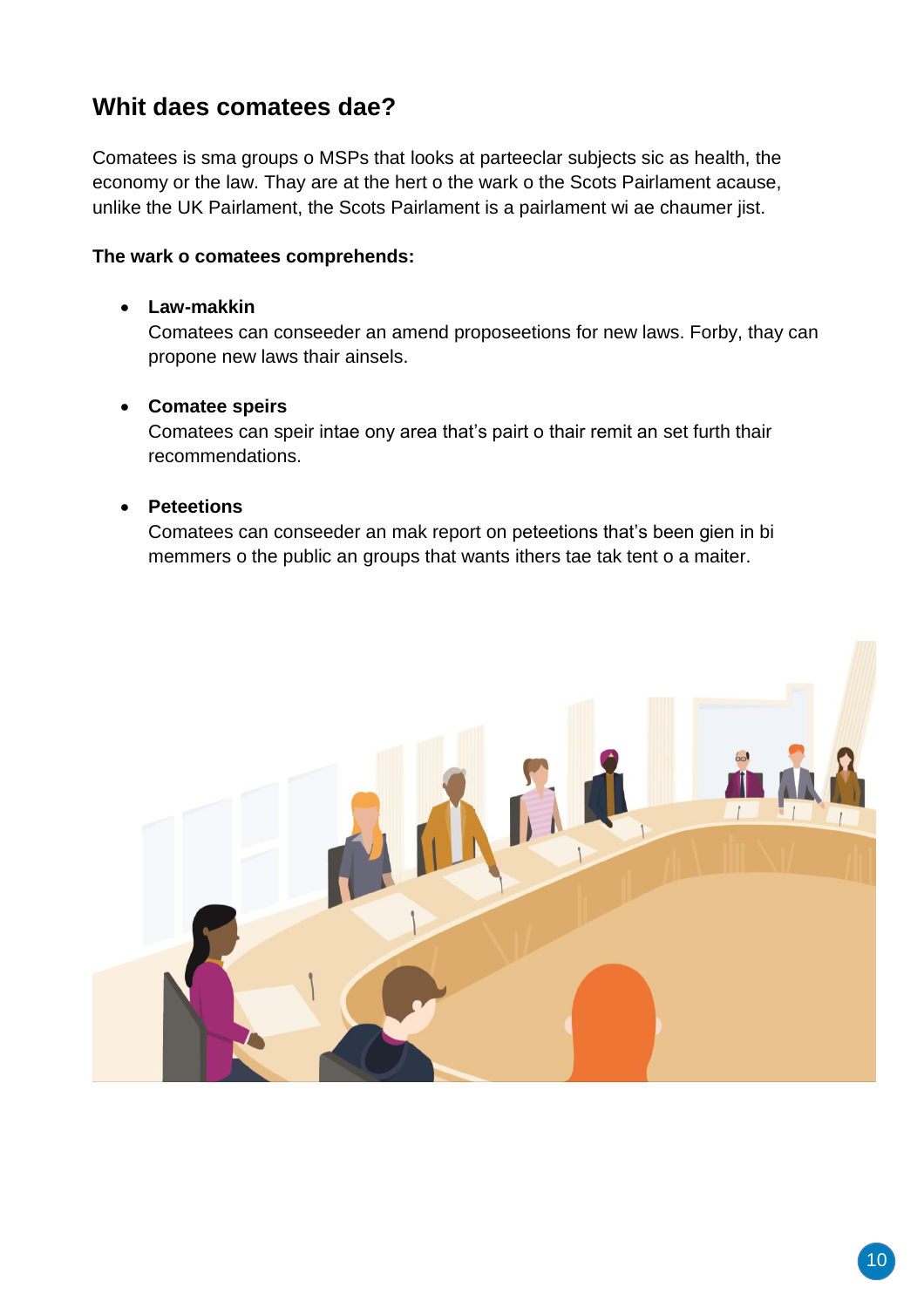## **Hoo daes comatees wirk?**

- Ilka comatee is heidit wi a convener an maist o the comatees the noo haes seeven or eleeven MSPs as memmers. The memmers mirras hoo the sindry political pairties an groupings in the Scots Pairlament hings.
- Comatees can caw on memmers of the public tae gie thair opeenions on the maiters in haun. Thay can inveet ony body tae attend a gaithering an-aw, as a witness. Witnesses depones sib tae the haunling o the comatee.